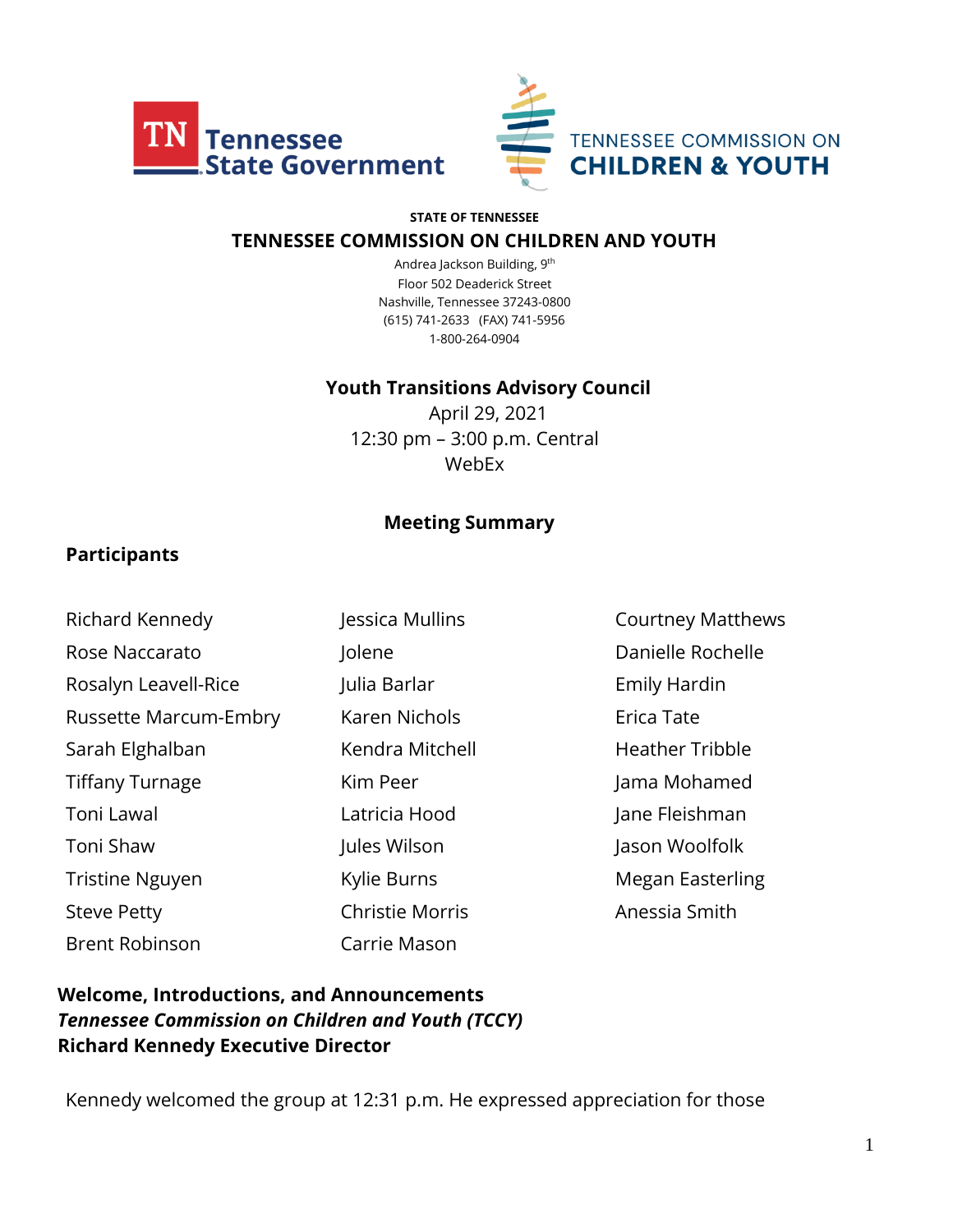attending, asked attendees to put name in chat box and gave recording notification. He apologized to the group because the previous meeting summary is temporarily misplaced due to having an executive assistant leave the commission. Kennedy said the meeting summary would be voted on at the next meeting.

Kennedy introduced Toni Shaw.

### *Tennessee Housing and Development Agency* **Toni Shaw, THDA**

Shaw thanked everyone and began with description of the summer round of the Tennessee Housing Trust Fund Competitive Grants Program. There will be approximately \$2 million available for the current round of grant funding. THDA will accept applications from cities, counties, development districts, public housing authorities, other state departments, and private, non-profit organizations. Funding is only available for rentals and to address the housing needs of households with incomes at or below 80% of the area median income (AMI). Projects serving the rental housing needs of households with incomes at or below 50% or 30% of AMI are encouraged. Shaw said additional points may be awarded to applicants meeting the housing needs of youth aging out of the State's foster care system, ex-offenders, and homeless veterans as well as to projects located in rural or distressed counties. To access the grant, visit thda.org, applications are due by June  $17<sup>th</sup>$ . Shaw asked for everyone to share information about the grant with other non-profits.

Shaw provided information on the Covid-19 Rent Relief Program and said individuals can receive assistance with past due rent or for some with future rent. THDA is offering in all counties except for Davidson, Knox, Rutherford, and Shelby. Individuals should apply on covid rent relief page, landlords and tenets can apply.

Kennedy thanked Shaw and apologized to Steve Petty for not giving him an opportunity to speak at the beginning. Petty thanked everyone and apologized about the temporarily missing minutes from the last meeting. Petty tells everyone legislature is voting on budget today.

Kennedy introduces Courtney Matthews.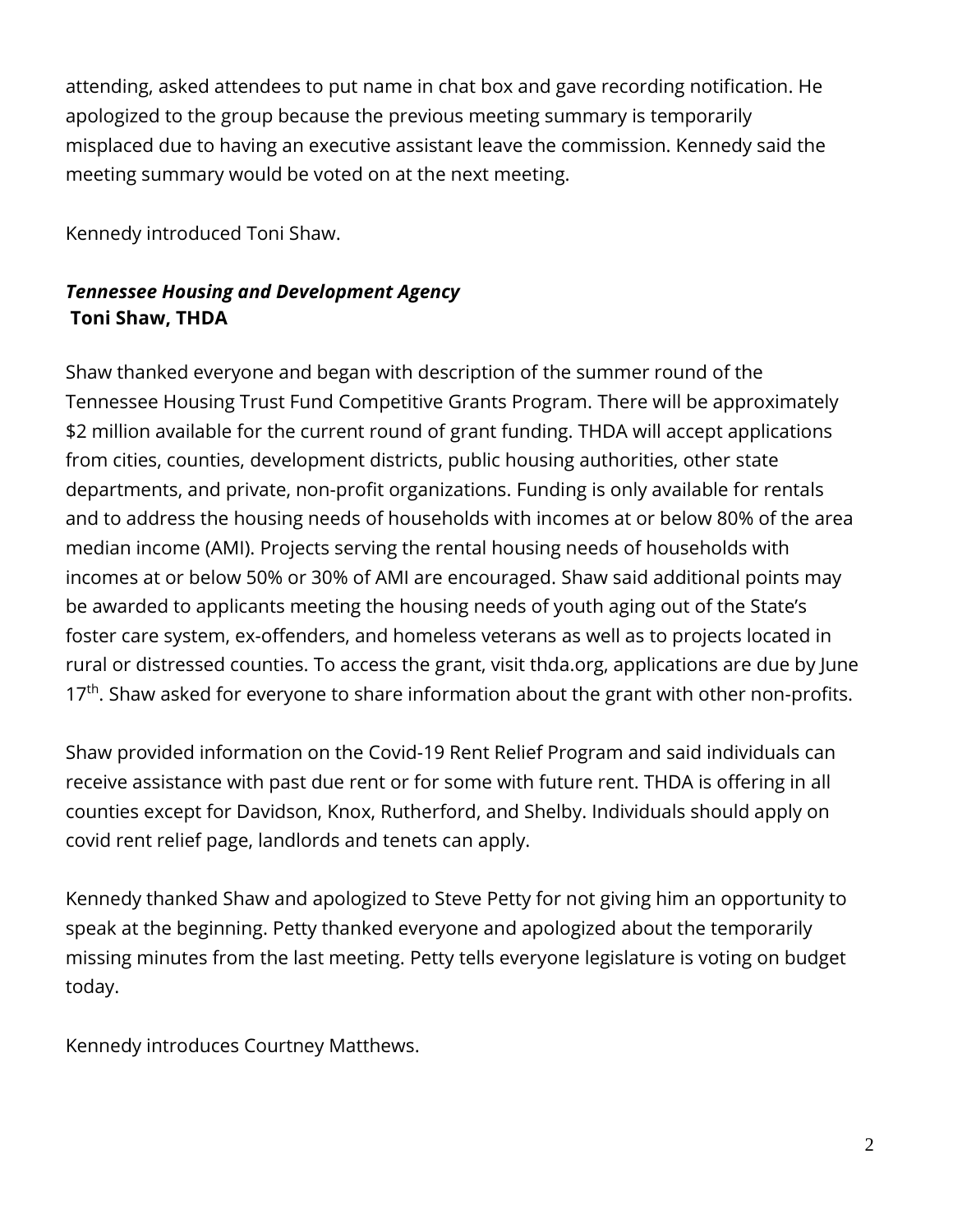# *Department of Children's Services* **Courtney Matthews, Director of Office of Independent Living**

Matthews thanked everyone and provided a brief overview of the Office of Independent Living. The office prepares youth in foster care and young adults who age out of foster care for a successful transition to adulthood. For ages 14 -16 custodial youth there is independent living plan, for age 17+ custodial youth there is a transition plan, and for 18-21 year old aged-out youth there is extension of foster care. The program is housed through DCS' Central Office with three new coordinators whose focus has been on the Supporting Foster Youth and Families Through the Pandemic Act. The act includes the suspension of aging out and permitting re-entry and allows youth to remain in foster care, regardless of age, it waives the education conditions of EFC until September 30, 2021, and permits reentry into EFC for youth who have age out after January 27, 2020. The legislation also extends services for Chafee and ETV by expanding the age of eligibility to 27 until September 30, providing direct stimulus one-time payments to eligible young adults, assistance with meeting immediate living expense needs, and increases the maximum ETV award to \$12,000 until September 30, 2022. Office staff have spent a lot of time understanding the federal guidance, attending town halls, and webinars on the topic. Matthews is excited about the legislation and feels the staff are prepared to enter the second phase of distributing the financial assistance. Matthews participated in a CASA conference to help spread the word about extended services. Matthews asked for everyone's help getting the word out when the time comes.

Kennedy thanked Matthews and offers to support in any way he can. Kennedy asked for anyone with questions to put them in the chat box.

### *Update from Resource Centers*

#### **Christie Morris, Project Now!**

Morris said the pandemic has been difficult but also great in some ways because many youth like and appreciate the virtual option. Project Now continues to offer both in person and virtual services, including tutoring as well as emphasizing self-care. Morris said they are getting many referrals and attendance is up and down. There are three seniors currently in the program. Morris said they are hoping to start outdoor service projects soon.

Kennedy thanked Morris and introduced Karen Nichols and John Bruce.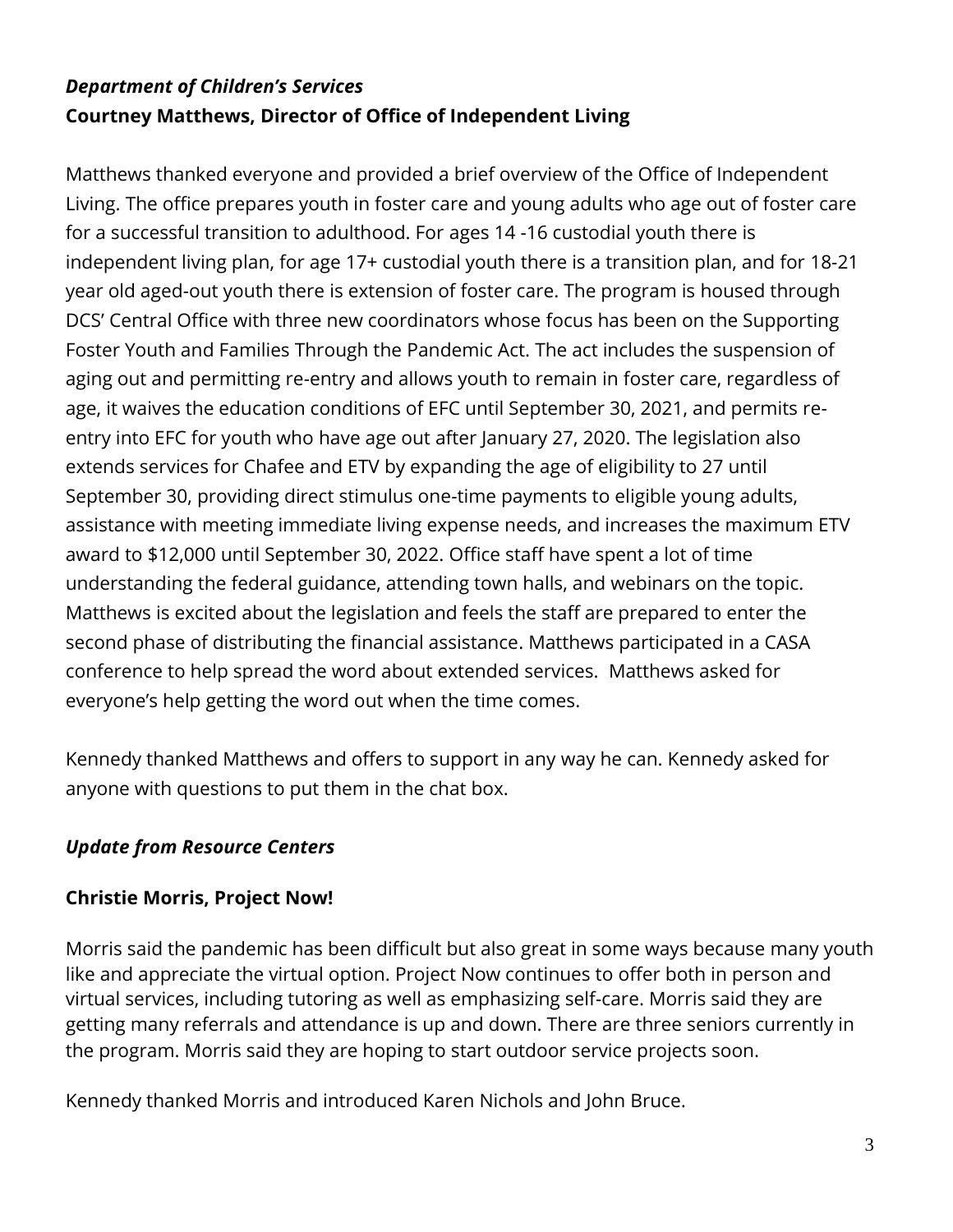## **River City Youth Collective, Karen Nichols and John Bruce**

Nichols announced several changes in Hamilton County at RCYC. Sarah Elghalban was promoted and John Bruce was hired, with Nichols now serving as director. They have moved to a new building in an easier to access location, along the bus route and they can now service walk ins, have a food pantry and washer/dryer. The new space has five independent, full decorated living rooms. Nichols announced their upcoming fundraiser Rise, being held May 4<sup>th</sup> with Jimmy Wayne as special guest. There will be both an in person and virtual option and will include a recently filmed a video honoring one of their youth. They will e-mail out link to fundraiser. Nichols ended with saying they are working on Camp Hope as well.

Kennedy thanked Nichols and welcomed Bruce and asked if he would like to speak. Bruce said he is excited to be here and is very excited about the Matching Fund program.

Kennedy introduced Tiffany Turnage

# **Dream Seekers, Tiffany Turnage**

Turnage reports excellent youth participation in the program through Zoom but expresses wishes for more referrals. Current activities include hosting one finance class a month and application for funding for a computer lab at both Dream Seekers and the Resource Center. Computer access will increase opportunity for participants to apply for jobs and for personal use. The facility has been undergoing extensive renovations, including floors, painting, and furniture. The Resource Center got new washer/dryers with proceeds used to help clients. Turnage said on April 24<sup>th</sup> they did a balloon release and put down state flags for all foster youth. May is Foster Care Month and they will be taking youth indoor rock climbing as well as doing a neighborhood clean-up. On June 5<sup>th</sup> Dream Seekers are hosting a virtual girl talk event and are starting a new program: Will Work to help young people get training and jobs in a range of areas such as welding, cosmetology, pharmacy tech, etc. Dream Seekers also received a \$5,000 grant to provide utility assistance to their clients.

Kennedy thanked Turnage and congratulated them on their upgrades. He reminded everyone to put questions in the chat box and introduces the Jessica Mullins.

# *Department of Mental Health and Substance Abuse Services*  **Office of Children, Young Adults and Families Jessica Mullins, Director, Youth & Young Adult Initiatives**

Mullins, the Director of Youth & Young Adult Initiatives, shares that Jules Wilson has been promoted to Project Director of Healthy Transitions Initiative. A new Youth Coordinator will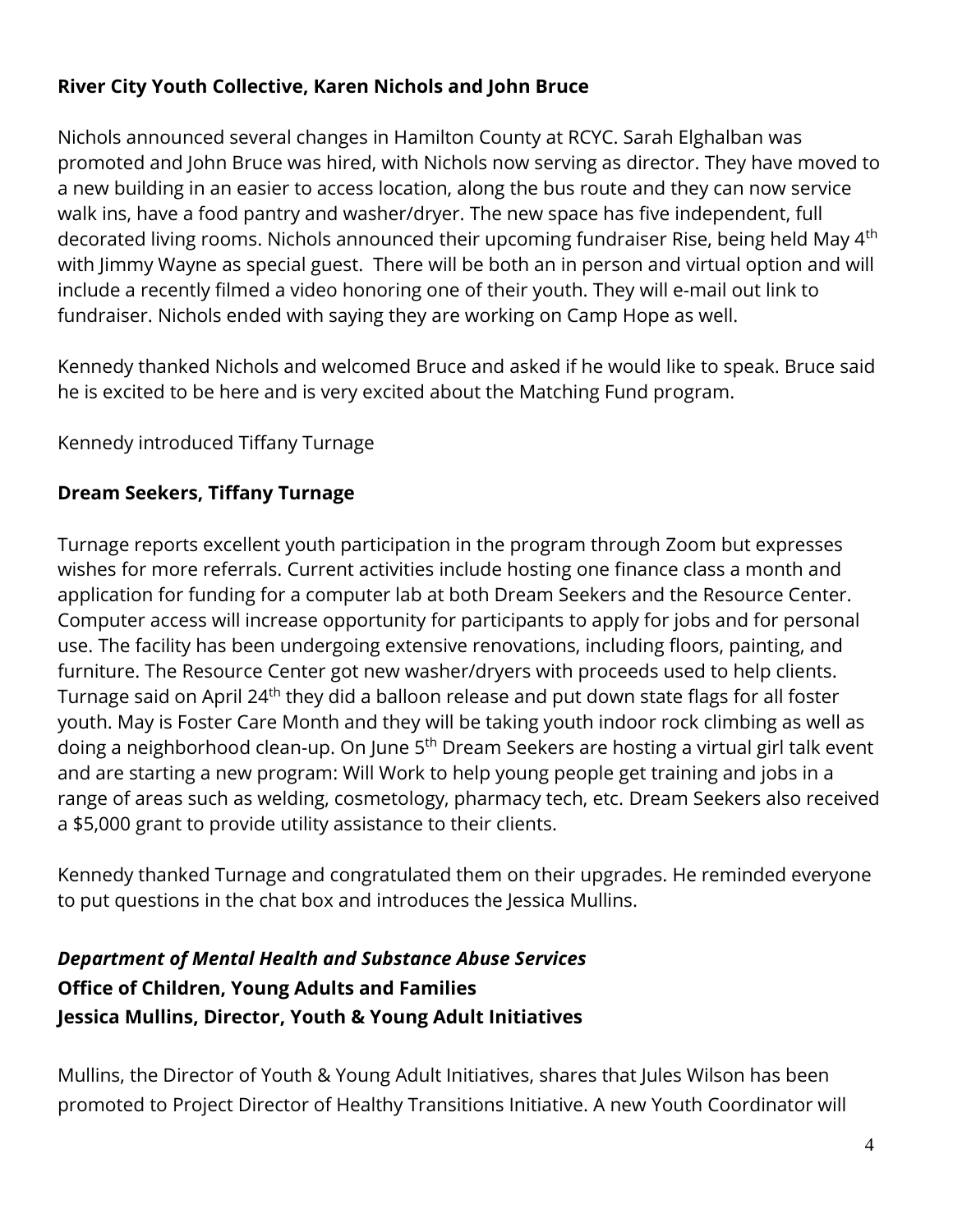begin June 1<sup>st</sup> to fill Wilson's former position. Mullins reported on planning for an early psychosis conference for August, covering a wide range of issues. May is Children's Mental Health Awareness month and TDMHSAS will be focusing on a different demographic each week through social media posting and releasing three videos, one new and two older ones. Mullins reports sites have struggled with referrals and keeping clients engaged as the pandemic has continued. Clinical Psychosis program began in Shelby County right before the pandemic and has struggled to connect with young adults, asking for referrals. Other sites are about on average for other years and have seen a 75% reduction in ER visits for their clients

Mullins introduced Jules Wilson.

## **Jules Wilson – Director, Health Transitions Initiative**

Wilson shares the new early psychosis video - a cartoon about youth struggling and ultimately connecting to resources through Healthy Transitions. The video was made with carryover dollars from federal grant funding for HTI. Other carryover dollars were used to hold related trainings. Wilson gave an overview of Healthy Transitions, two sites, one in Davidson County through Mental Health Coopeartive and another in Greene County through Frontier Health. Greene County has 14 clients and the program offer a life skills group and work closely with the courts to address any issues encountered by participants. Wilson says they are focused on bringing policy change that will support foster youth. Menta Health Coop in Davidson County has 22 clients and has unfortunately dealt with a lot of staff turnover. They have many referrals and have a Young Adult Leadership Council. Wilson said TN Voices has been a great partner and connected them with PsychHub. Wilson said Young Adult Leadership Council has struggled with virtual attendance but are optimistic because they are adding younger members. The next meeting of YALC is this Saturday, May 1<sup>st</sup>.

Kennedy asked for any questions and thanked Wilson before introducing Jane Fleishman.

## *Oasis Center* **Jane Fleishman, Learning Collaborative Director**

Fleishman reported on three new sites in Memphis and five previous school-based sites. Other focus includes working with the juvenile justice systems and families and providing travel expenses to provide professional development through a series of workshops geared towards helping providers be more equitable and take a stand on racism. Fleishman said Davidson County Oasis Center has worked hard to get youth and young adults, ages 18-24, off streets and into housing. They have rehoused 77 youth and have 17 living in apartments. Fleishman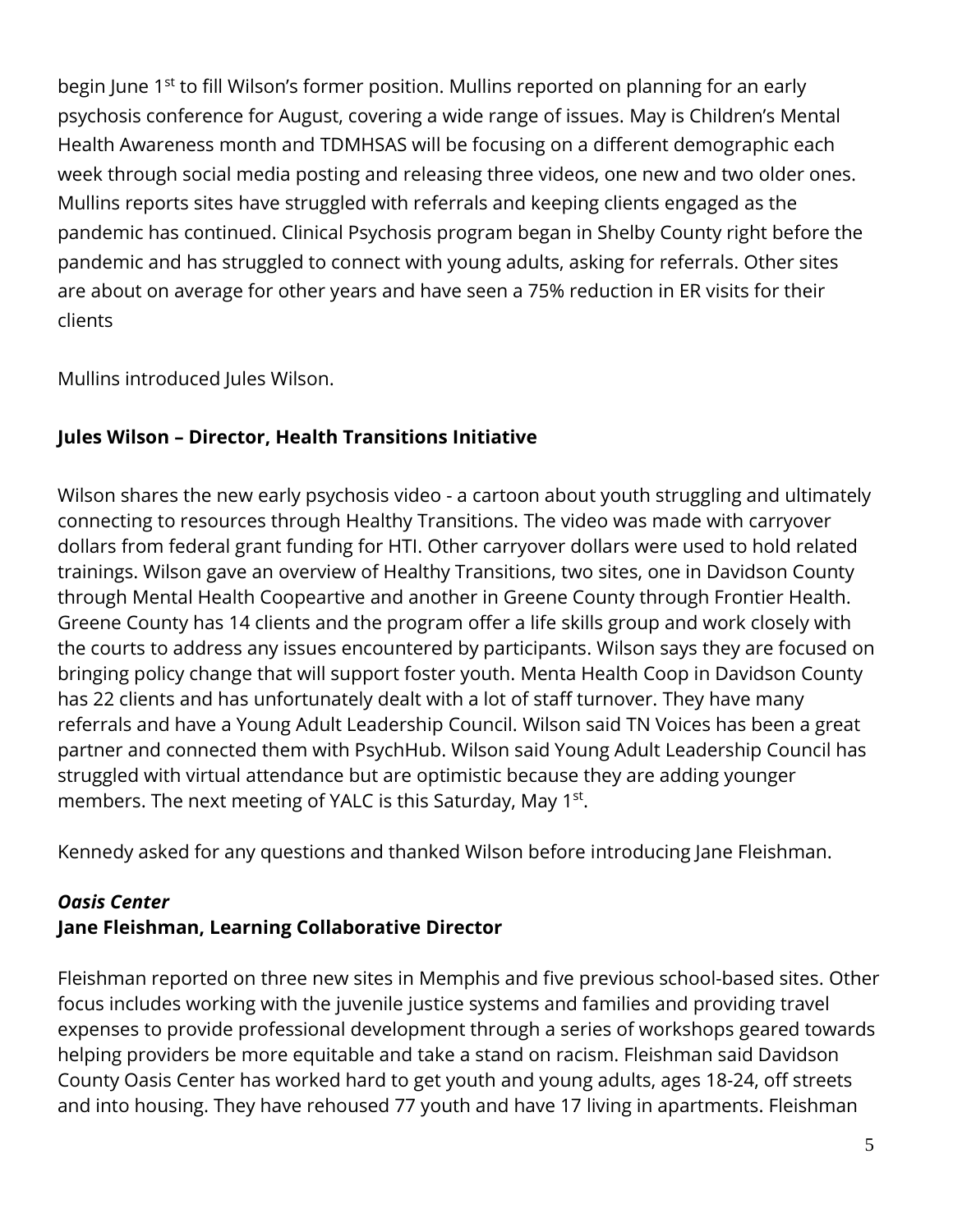provided a number to call, 615-327- 4455, for crisis services.

Kennedy thanks Fleishman and introduces Tribble.

### **Youth Villages, LifeSet Heather Tribble, State Coordinator**

Tribble reports good program growth, with 720 clients across the state. There are 201 graduates, 187 from high school and 14 from college or technical schools, and LifeSet will be hosting virtual and drive by celebrations for the graduates. Peer to Peer events have being going well, using raffles to incentivize attendance. The focus during the pandemic has also been on helping those who lost jobs with unemployment or to find new employment in creative ways. They also helped clients look for outdoor employment to stay safe during Covid. Tribble introduces Jason who is the Education Vocational Coordinator. Jason talked about helping youth find employment and conducting the Youth Science assessment, which tells their strengths and weaknesses for employment. He said they are the liaison between youth and any administration problems.

Tribble then introduces two clients of LifeSet.

The first client is a freshmen in college and entered foster care at age 16. She said LifeSet changed her life and helped her grow. She has been in LifeSet for two to three years and is thankful for their support and how they have helped her manage her money. Tate said they made her the person she is today.

Tribble introduces the second client, who is studying culinary arts at Chattanooga State. She went into foster care at age 17 because of neglect and her case worker at LifeSet helped her get extended foster care, housing, and mutual funds to buy a car. She also reported when she got in trouble, they helped her get a lawyer who got her case dropped. Through peer support she opened up and got the help she needed.

Tribble explained the Legal Pilot program that provided the second client with an attorney. Tribbles thanked both youth for sharing their story.

Kennedy thanked the youth and Tribble and opened the floor up for other business.

Petty spoke on how the legislature changed the age requirements to 17 and created five pilot programs that will be foster care liaisons. Petty said DCS did not have much involvement and he would like more information on the programs. Petty said the legislature also passed a bill on apprenticeships and he will learn more about it and cover in a future meeting.